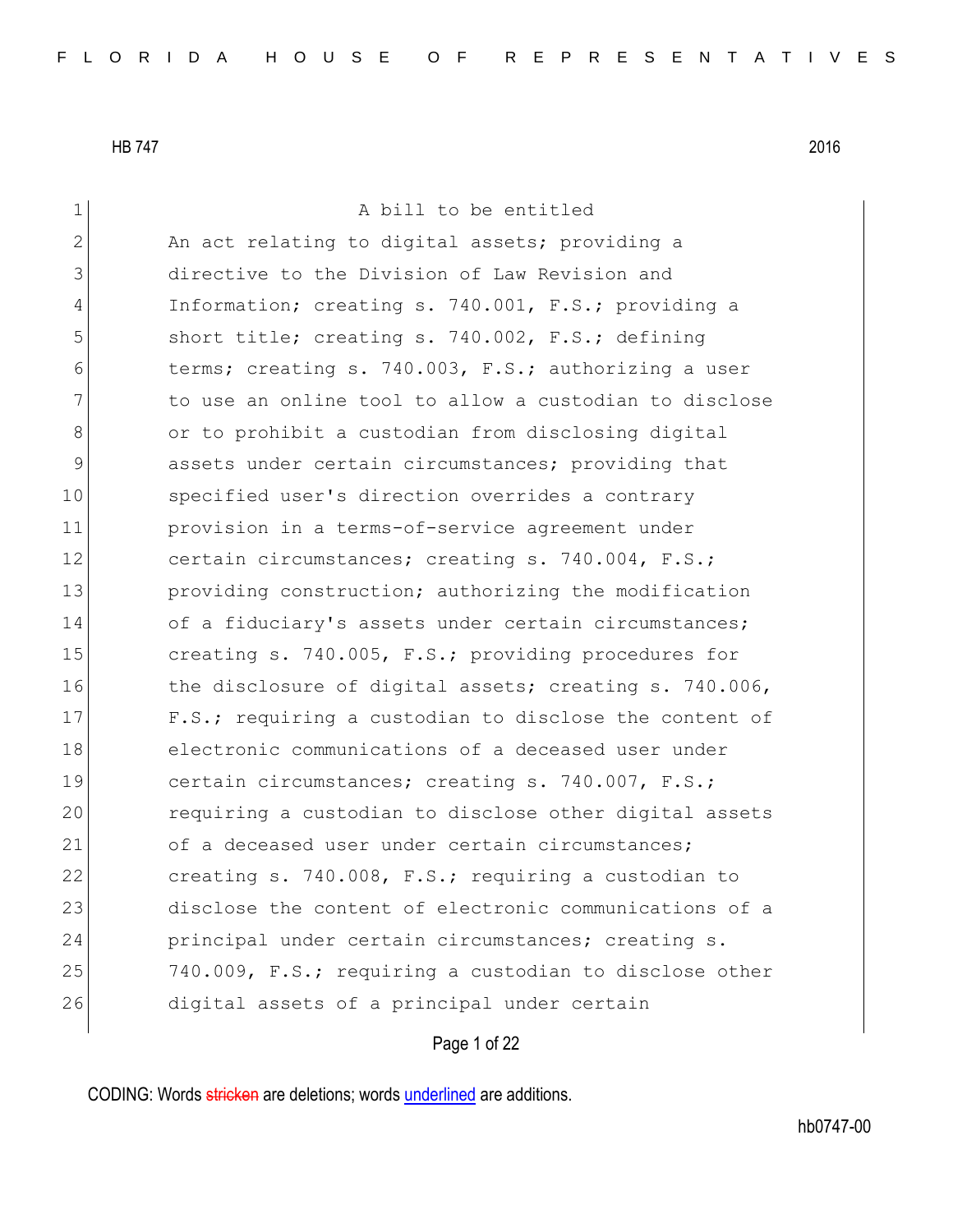27 circumstances; creating s. 740.01, F.S.; requiring a 28 custodian to disclose to a trustee who is the original 29 user the digital assets held in trust under certain 30 circumstances; creating s. 740.02, F.S.; requiring a 31 custodian to disclose to a trustee who is not the 32 original user the content of electronic communications 33 held in trust under certain circumstances; creating s. 34 740.03, F.S.; requiring a custodian to disclose to a 35 trustee who is not the original user other digital 36 assets under certain circumstances; creating s. 37 740.04, F.S.; authorizing the court to grant a 38 guardian the right to access a ward's digital assets 39 under certain circumstances; requiring a custodian to 40 disclose to a guardian a specified catalog of 41 electronic communications and specified digital assets 42 of a ward under certain circumstances; creating s. 43 740.05, F.S.; imposing fiduciary duties; providing for 44 the rights and responsibilities of certain 45 fiduciaries; creating s. 740.06, F.S.; requiring 46 compliance of a custodian; providing construction; 47 providing for immunity from liability for a custodian 48 and its officers, employees, and agents acting in good 49 faith in complying with their duties; creating s. 50 740.07, F.S.; providing construction; creating s. 51 740.08, F.S.; providing applicability; creating s. 52 740.09, F.S.; providing severability; providing an

Page 2 of 22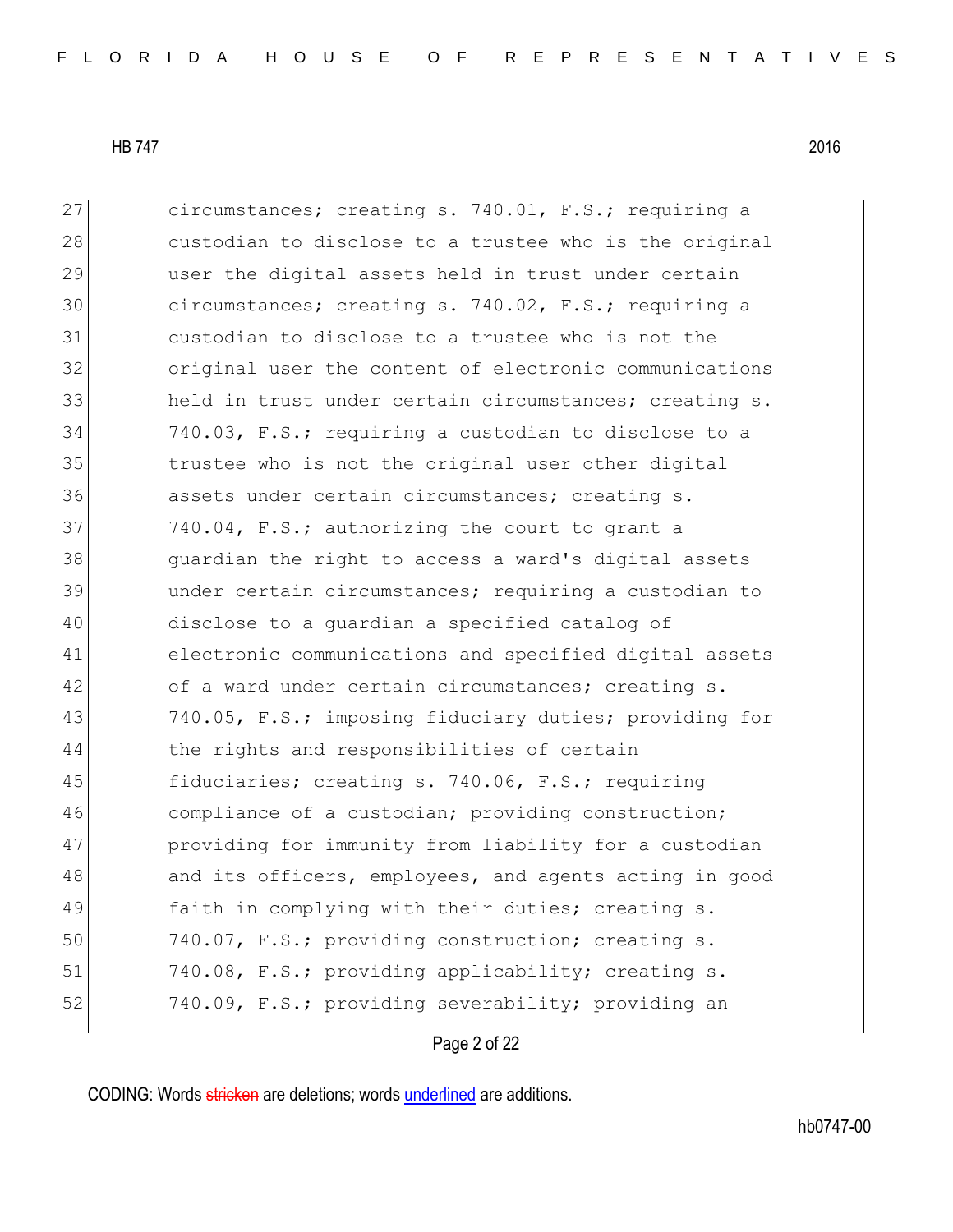| 53 | effective date.                                                 |
|----|-----------------------------------------------------------------|
| 54 |                                                                 |
| 55 | Be It Enacted by the Legislature of the State of Florida:       |
| 56 |                                                                 |
| 57 | Section 1. The Division of Law Revision and Information is      |
| 58 | directed to create chapter 740, Florida Statutes, consisting of |
| 59 | ss. 740.001-740.09, Florida Statutes, to be entitled "Fiduciary |
| 60 | Access to Digital Assets."                                      |
| 61 | Section 2. Section 740.001, Florida Statutes, is created        |
| 62 | to read:                                                        |
| 63 | 740.001 Short title. This chapter may be cited as the           |
| 64 | "Florida Fiduciary Access to Digital Assets Act."               |
| 65 | Section 3. Section 740.002, Florida Statutes, is created        |
| 66 | to read:                                                        |
| 67 | 740.002 Definitions. As used in this chapter, the term:         |
| 68 | "Account" means an arrangement under a terms-of-<br>(1)         |
| 69 | service agreement in which the custodian carries, maintains,    |
| 70 | processes, receives, or stores a digital asset of the user or   |
| 71 | provides goods or services to the user.                         |
| 72 | "Agent" means a person that is granted authority to<br>(2)      |
| 73 | act for a principal under a durable or nondurable power of      |
| 74 | attorney, whether denominated an agent, an attorney in fact, or |
| 75 | otherwise. The term includes an original agent, a co-agent, and |
| 76 | a successor agent.                                              |
| 77 | "Carries" means to engage in the transmission of<br>(3)         |
| 78 | electronic communications.                                      |
|    | Page 3 of 22                                                    |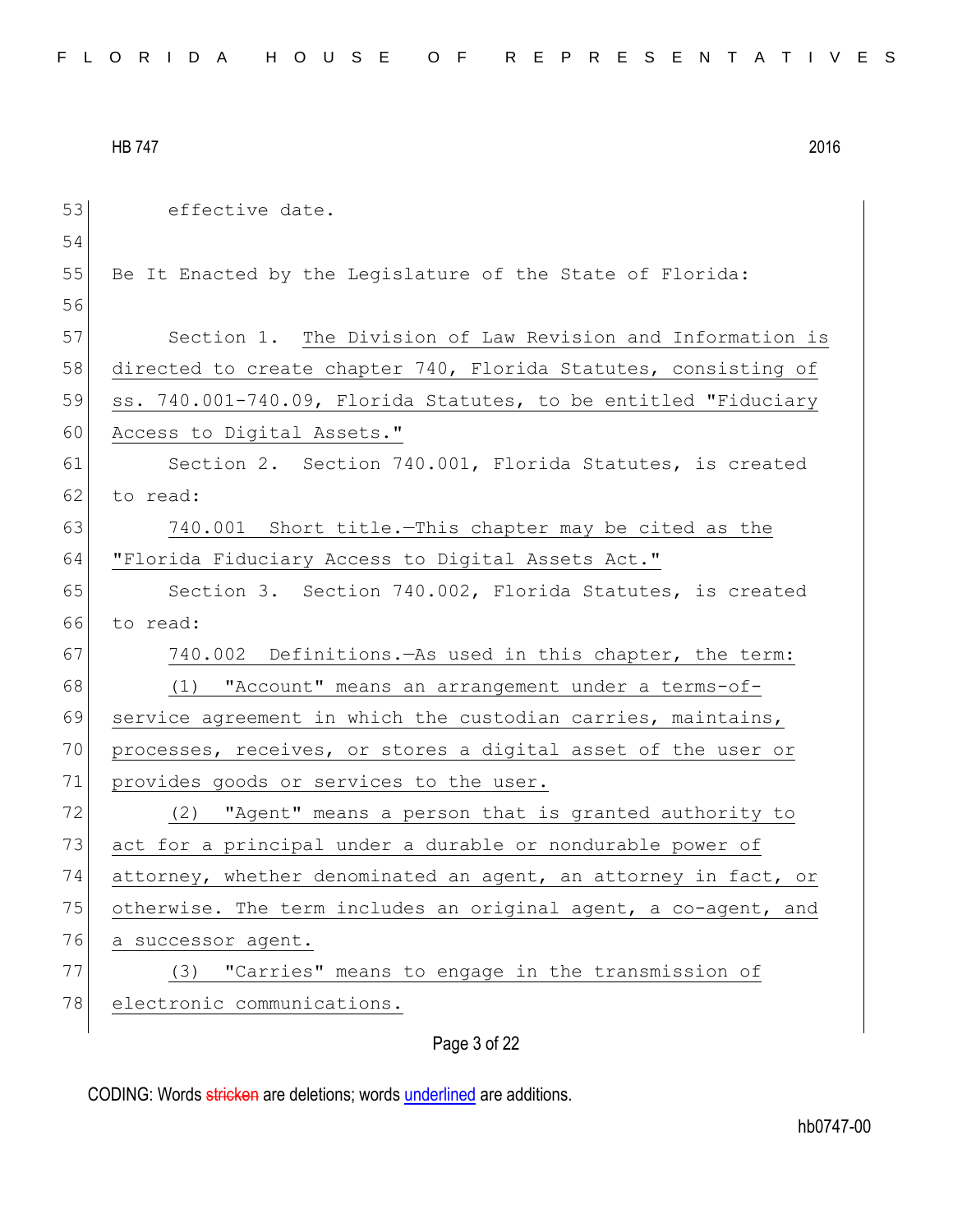Page 4 of 22 79 (4) "Catalog of electronic communications" means 80 information that identifies each person with which a user has 81 had an electronic communication, the time and date of the 82 communication, and the electronic address of the person. 83 (5) "Content of an electronic communication" means 84 information concerning the substance or meaning of the 85 communication which: 86 (a) Has been sent or received by a user; 87 (b) Is in electronic storage by a custodian providing an 88 electronic communication service to the public or is carried or 89 maintained by a custodian providing a remote computing service 90 to the public; and 91 (c) Is not readily accessible to the public. 92 (6) "Court" means a circuit court of this state. 93 (7) "Custodian" means a person that carries, maintains, 94 processes, receives, or stores a digital asset of a user. 95 (8) "Designated recipient" means a person chosen by a user 96 through an online tool to administer digital assets of the user. 97 (9) "Digital asset" means an electronic record in which an 98 individual has a right or interest. The term does not include an 99 underlying asset or liability unless the asset or liability is 100 itself an electronic record. 101 (10) "Electronic" means relating to technology having 102 electrical, digital, magnetic, wireless, optical, 103 electromagnetic, or similar capabilities. 104 (11) "Electronic communication" has the same meaning as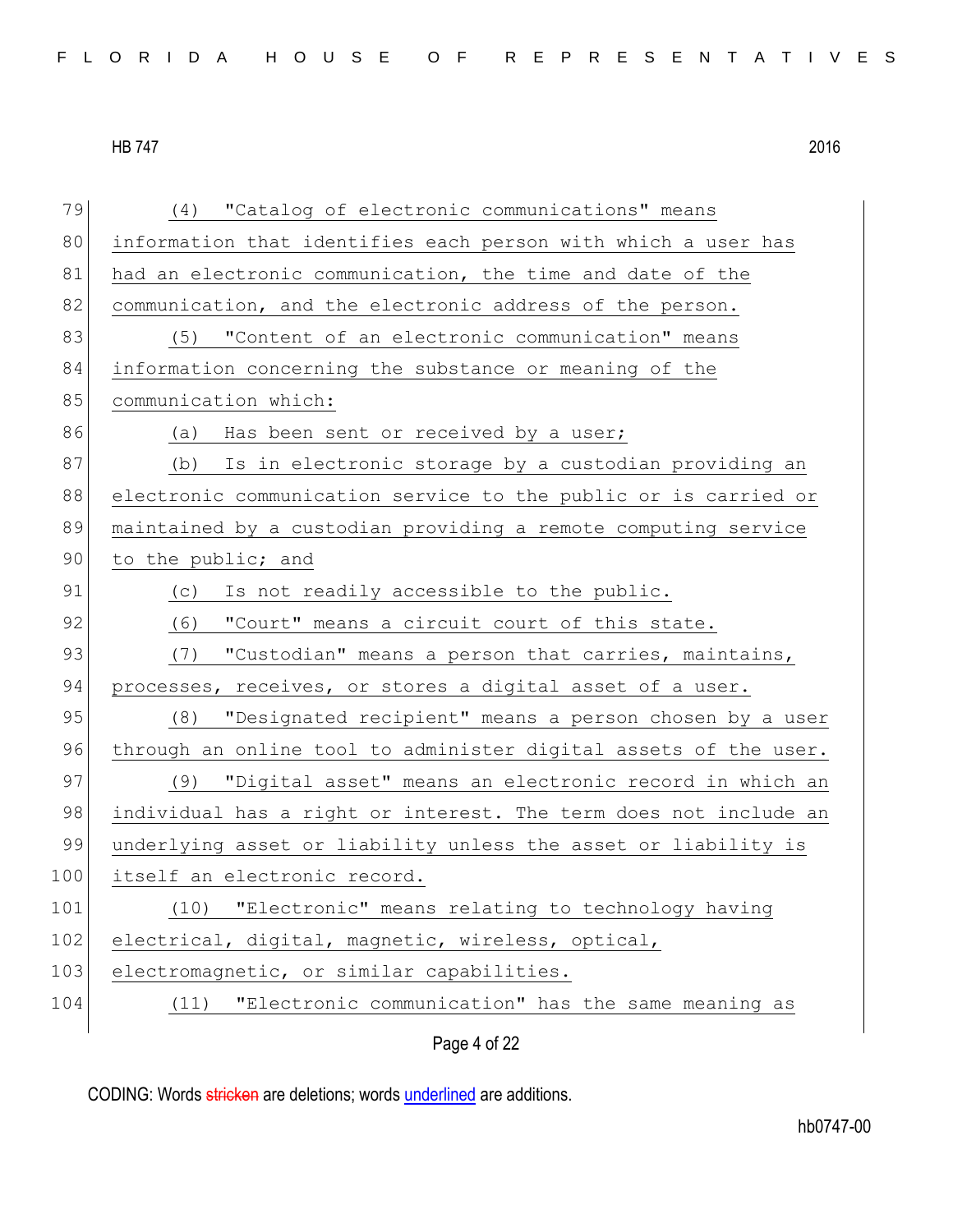| 105 | provided in 18 U.S.C. s. 2510(12).                               |
|-----|------------------------------------------------------------------|
| 106 | (12) "Electronic communication service" means a custodian        |
| 107 | that provides to a user the ability to send or receive an        |
| 108 | electronic communication.                                        |
| 109 | (13) "Fiduciary" means an original, additional, or               |
| 110 | successor personal representative, guardian, agent, or trustee.  |
| 111 | (14) "Guardian" means a person who is appointed by the           |
| 112 | court as guardian of the property of a minor or an incapacitated |
| 113 | individual. The term includes an original guardian, a co-        |
| 114 | guardian, and a successor guardian, as well as a person          |
| 115 | appointed by the court as an emergency temporary guardian of the |
| 116 | property.                                                        |
| 117 | (15) "Information" means data, text, images, videos,             |
| 118 | sounds, codes, computer programs, software, databases, or the    |
| 119 | like.                                                            |
| 120 | (16) "Online tool" means an electronic service provided by       |
| 121 | a custodian which allows the user, in an agreement distinct from |
| 122 | the terms-of-service agreement between the custodian and user,   |
| 123 | to provide directions for disclosure or nondisclosure of digital |
| 124 | assets to a third person.                                        |
| 125 | (17) "Person" means an individual, estate, trust, business       |
| 126 | or nonprofit entity, public corporation, government or           |
| 127 | governmental subdivision, agency, or instrumentality, or other   |
| 128 | legal entity.                                                    |
| 129 | "Personal representative" means the fiduciary<br>(18)            |
| 130 | appointed by the court to administer the estate of a deceased    |
|     | Page 5 of 22                                                     |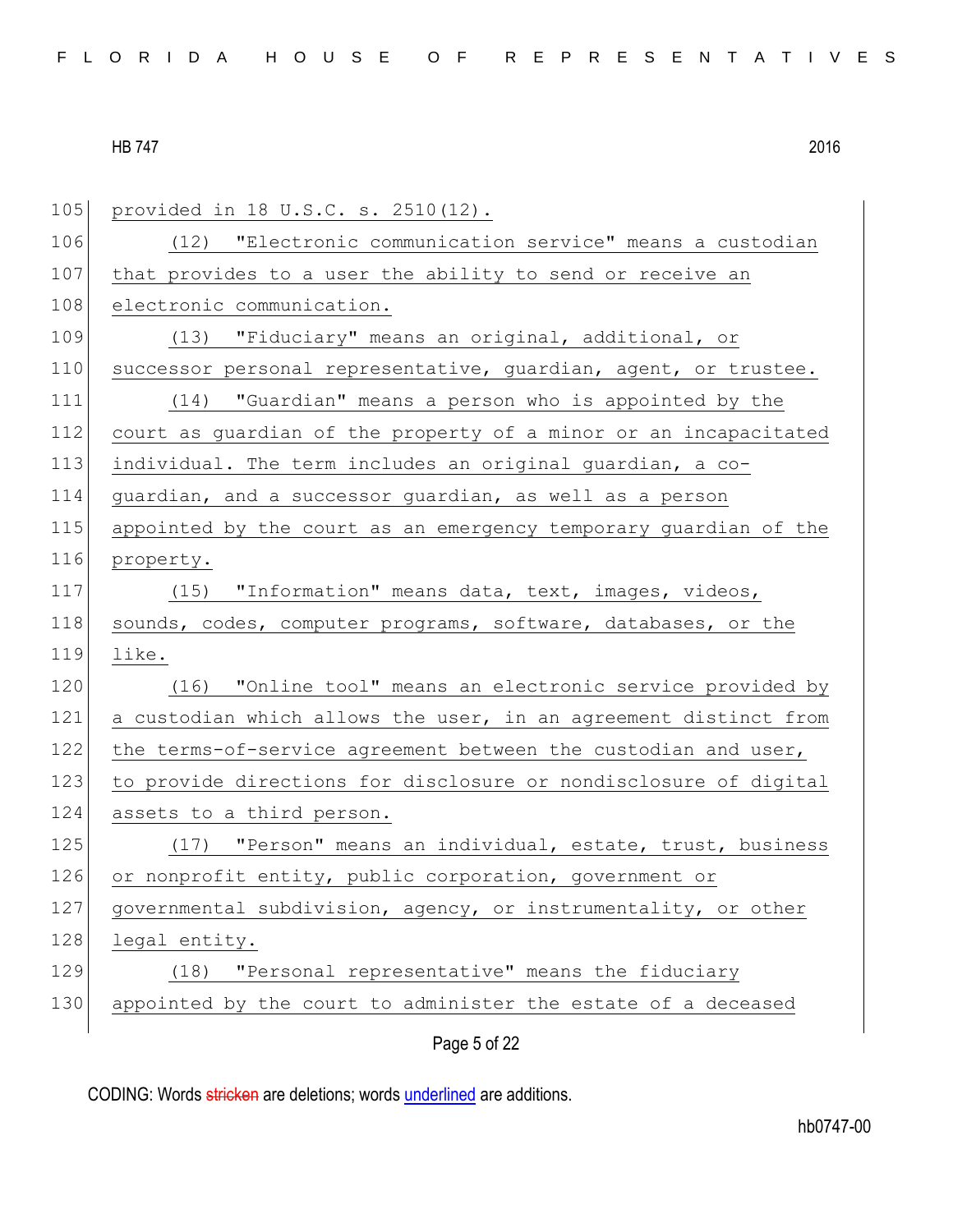| 131 | individual pursuant to letters of administration or an order     |
|-----|------------------------------------------------------------------|
| 132 | appointing a curator or administrator ad litem for the estate.   |
| 133 | The term includes an original personal representative, a         |
| 134 | copersonal representative, and a successor personal              |
| 135 | representative, as well as a person who is entitled to receive   |
| 136 | and collect a deceased individual's property pursuant to an      |
| 137 | order of summary administration issued pursuant to chapter 735.  |
| 138 | (19) "Power of attorney" means a record that grants an           |
| 139 | agent authority to act in the place of a principal pursuant to   |
| 140 | chapter 709.                                                     |
| 141 | (20) "Principal" means an individual who grants authority        |
| 142 | to an agent in a power of attorney.                              |
| 143 | (21) "Record" means information that is inscribed on a           |
| 144 | tangible medium or that is stored in an electronic or other      |
| 145 | medium and is retrievable in perceivable form.                   |
| 146 | (22) "Remote computing service" means a custodian that           |
| 147 | provides to a user computer processing services or the storage   |
| 148 | of digital assets by means of an electronic communications       |
| 149 | system as defined in $18$ U.S.C. s. $2510(14)$ .                 |
| 150 | "Terms-of-service agreement" means an agreement that<br>(23)     |
| 151 | controls the relationship between a user and a custodian.        |
| 152 | "Trustee" means a fiduciary that holds legal title to<br>(24)    |
| 153 | property under an agreement, declaration, or trust instrument    |
| 154 | that creates a beneficial interest in the settlor or other       |
| 155 | persons. The term includes an original trustee, a cotrustee, and |
| 156 | a successor trustee.                                             |
|     |                                                                  |

# Page 6 of 22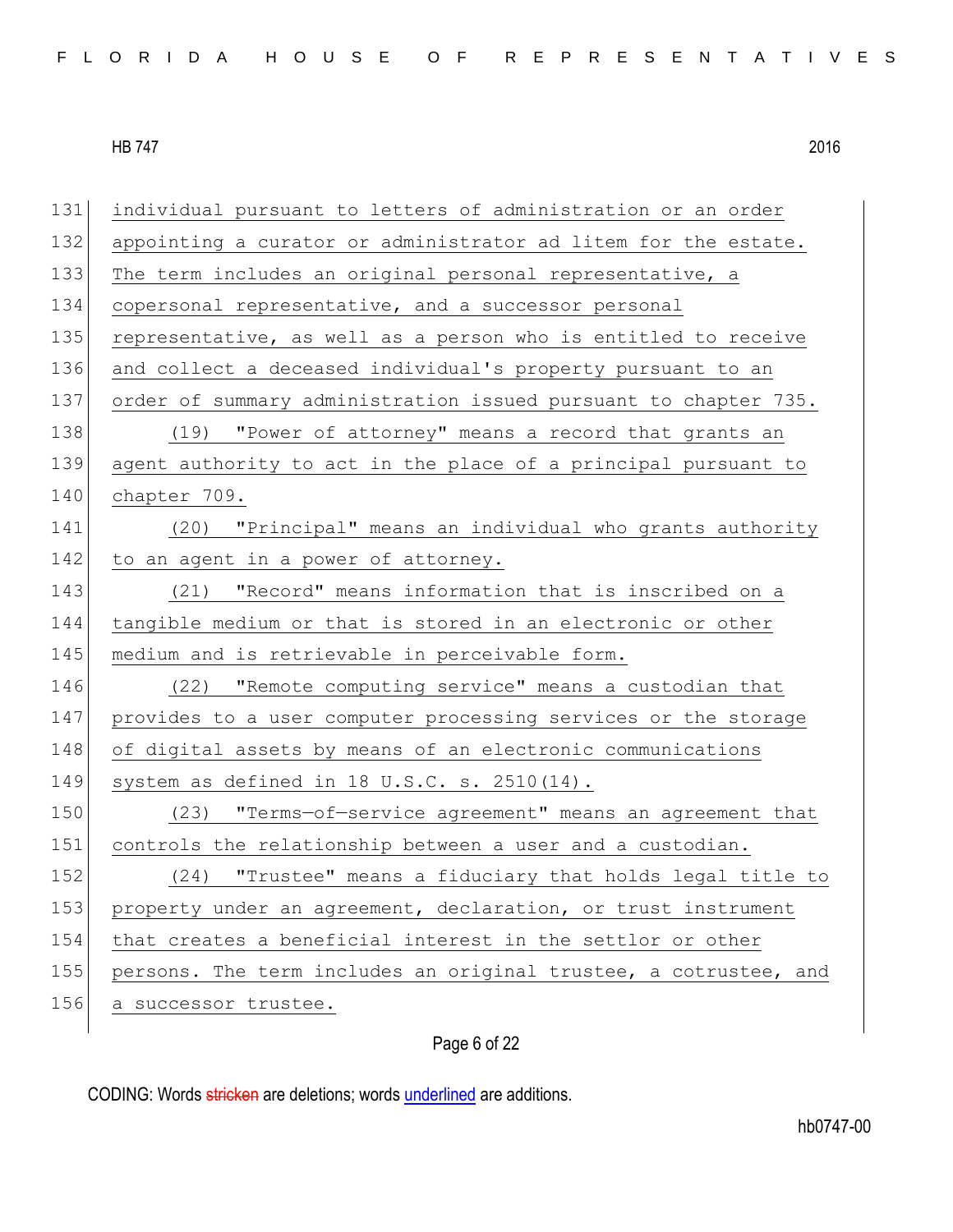| 157 | "User" means a person that has an account with a<br>(25)         |
|-----|------------------------------------------------------------------|
| 158 | custodian.                                                       |
| 159 | "Ward" means an individual for whom a guardian has<br>(26)       |
| 160 | been appointed.                                                  |
| 161 | (27) "Will" means an instrument admitted to probate,             |
| 162 | including a codicil, executed by an individual in the manner     |
| 163 | prescribed by the Florida Probate Code, which disposes of the    |
| 164 | individual's property on or after his or her death. The term     |
| 165 | includes an instrument that merely appoints a personal           |
| 166 | representative or revokes or revises another will.               |
| 167 | Section 4. Section 740.003, Florida Statutes, is created         |
| 168 | to read:                                                         |
| 169 | 740.003 User direction for disclosure of digital assets.-        |
| 170 | (1) A user may use an online tool to direct the custodian        |
| 171 | to disclose or not to disclose some or all of the user's digital |
| 172 | assets, including the content of electronic communications. If   |
| 173 | the online tool allows the user to modify or delete a direction  |
| 174 | at all times, a direction regarding disclosure using an online   |
| 175 | tool overrides a contrary direction by the user in a will,       |
| 176 | trust, power of attorney, or other record.                       |
| 177 | (2) If a user has not used an online tool to give                |
| 178 | direction under subsection (1) or if the custodian has not       |
| 179 | provided an online tool, the user may allow or prohibit          |
| 180 | disclosure to a fiduciary of some or all of the user's digital   |
| 181 | assets, including the content of electronic communications sent  |
| 182 | or received by the user, in a will, trust, power of attorney, or |
|     |                                                                  |

Page 7 of 22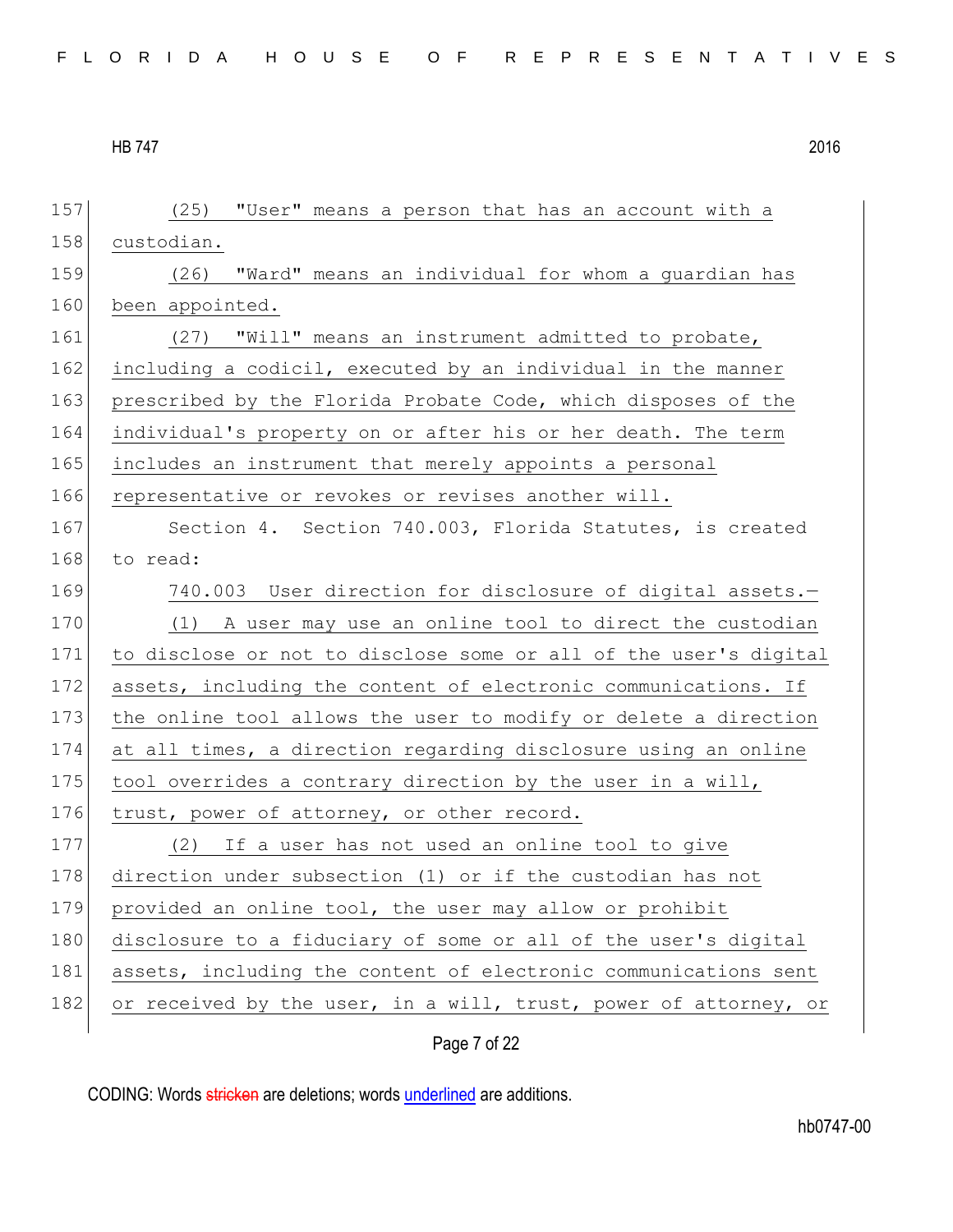Page 8 of 22 183 other record. 184 (3) A user's direction under subsection (1) or subsection 185 (2) overrides a contrary provision in a terms-of-service 186 agreement that does not require the user to act affirmatively 187 and distinctly from the user's assent to the terms of service. 188 Section 5. Section 740.004, Florida Statutes, is created 189 to read: 190 740.004 Terms-of-service agreement preserved.-191 (1) This chapter does not change or impair a right of a 192 custodian or a user under a terms-of-service agreement to access 193 and use the digital assets of the user. 194 (2) This chapter does not give a fiduciary any new or 195 expanded rights other than those held by the user for whom, or 196 for whose estate or trust, the fiduciary acts or represents. 197 (3) A fiduciary's access to digital assets may be modified 198 or eliminated by a user, by federal law, or by a terms-of-199 service agreement if the user has not provided direction under 200 s. 740.003. 201 Section 6. Section 740.005, Florida Statutes, is created 202 to read: 203 740.005 Procedure for disclosing digital assets.-204 (1) When disclosing the digital assets of a user under 205 this chapter, the custodian may, at its sole discretion: 206 (a) Grant a fiduciary or designated recipient full access 207 to the user's account; 208 (b) Grant a fiduciary or designated recipient partial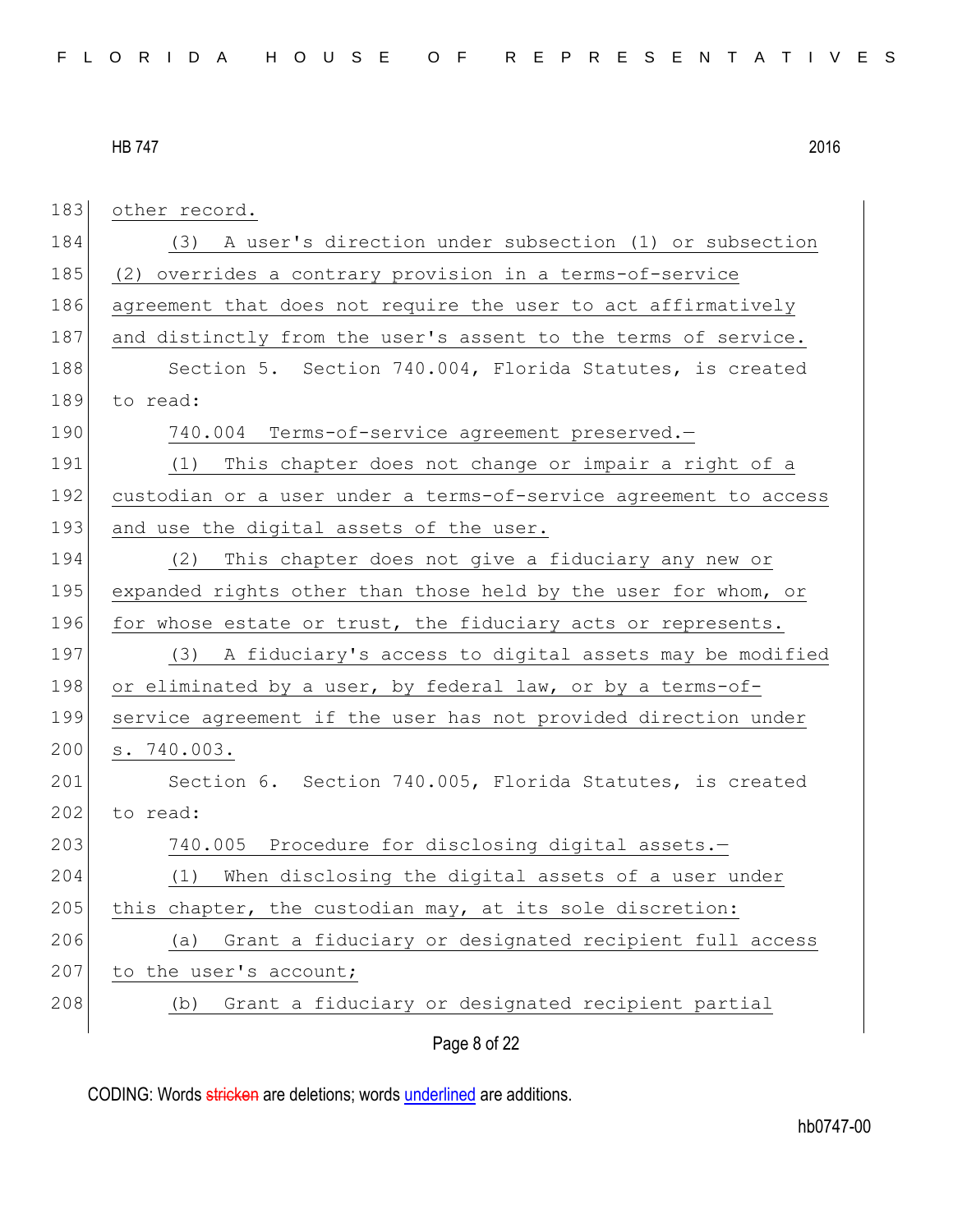| 209 | access to the user's account sufficient to perform the tasks     |
|-----|------------------------------------------------------------------|
| 210 | with which the fiduciary or designated recipient is charged; or  |
| 211 | (c) Provide a fiduciary or designated recipient a copy in        |
| 212 | a record of any digital asset that, on the date the custodian    |
| 213 | received the request for disclosure, the user could have         |
| 214 | accessed if the user were alive and had full capacity and access |
| 215 | to the account.                                                  |
| 216 | (2) A custodian may assess a reasonable administrative           |
| 217 | charge for the cost of disclosing digital assets under this      |
| 218 | chapter.                                                         |
| 219 | A custodian is not required to disclose under this<br>(3)        |
| 220 | chapter a digital asset deleted by a user.                       |
| 221 | If a user directs or a fiduciary requests a custodian<br>(4)     |
| 222 | to disclose under this chapter some, but not all, of the user's  |
| 223 | digital assets to the fiduciary or a designated recipient, the   |
| 224 | custodian is not required to disclose the assets if segregation  |
| 225 | of the assets would impose an undue burden on the custodian. If  |
| 226 | the custodian believes the direction or request imposes an undue |
| 227 | burden, the custodian or the fiduciary may seek an order from    |
| 228 | the court to disclose:                                           |
| 229 | A subset limited by date of the user's digital assets;<br>(a)    |
| 230 | All of the user's digital assets to the fiduciary or<br>(b)      |
| 231 | designated recipient, or to the court for review in chambers; or |
| 232 | None of the user's digital assets.<br>(C)                        |
| 233 | Section 7. Section 740.006, Florida Statutes, is created         |
| 234 | to read:                                                         |
|     |                                                                  |

# Page 9 of 22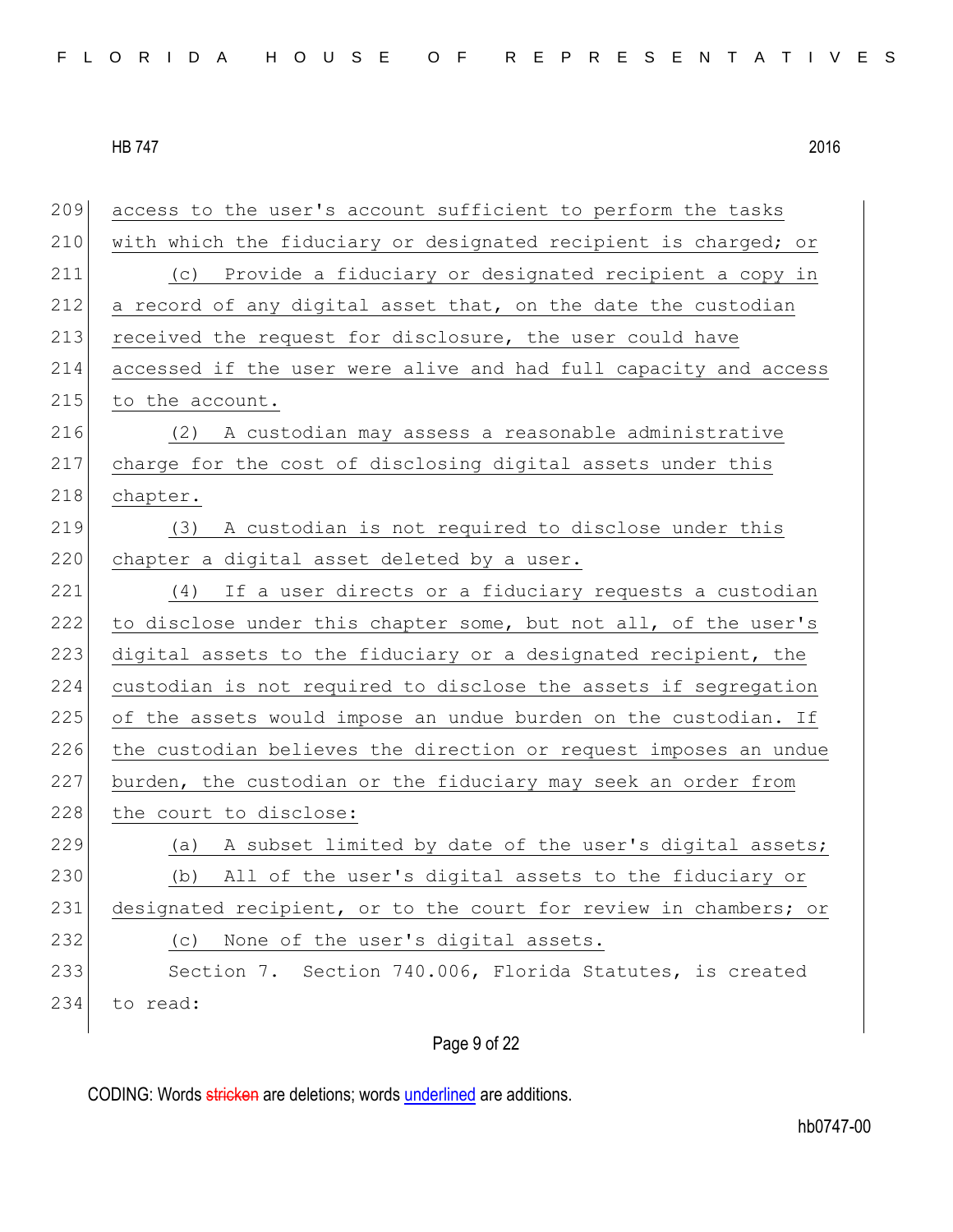235 740.006 Disclosure of content of electronic communications 236 of deceased user.-If a deceased user consented to or a court 237 directs the disclosure of the content of electronic 238 communications of the user, the custodian shall disclose to the 239 personal representative of the estate of the user the content of 240 an electronic communication sent or received by the user if the 241 personal representative gives to the custodian: 242 (1) A written request for disclosure which is in physical 243 or electronic form; 244 (2) A certified copy of the death certificate of the user; 245 (3) A certified copy of the letters of administration, the 246 order authorizing a curator or administrator ad litem, the order 247 of summary administration issued pursuant to chapter 735, or 248 other court order; 249 (4) Unless the user provided direction using an online 250 tool, a copy of the user's will, trust, power of attorney, or 251 other record evidencing the user's consent to disclosure of the 252 content of electronic communications; and 253 (5) If requested by the custodian: 254 (a) A number, username, address, or other unique 255 subscriber or account identifier assigned by the custodian to 256 identify the user's account;  $257$  (b) Evidence linking the account to the user; or 258 (c) A finding by the court that:  $259$  1. The user had a specific account with the custodian, 260 identifiable by information specified in paragraph (a);

Page 10 of 22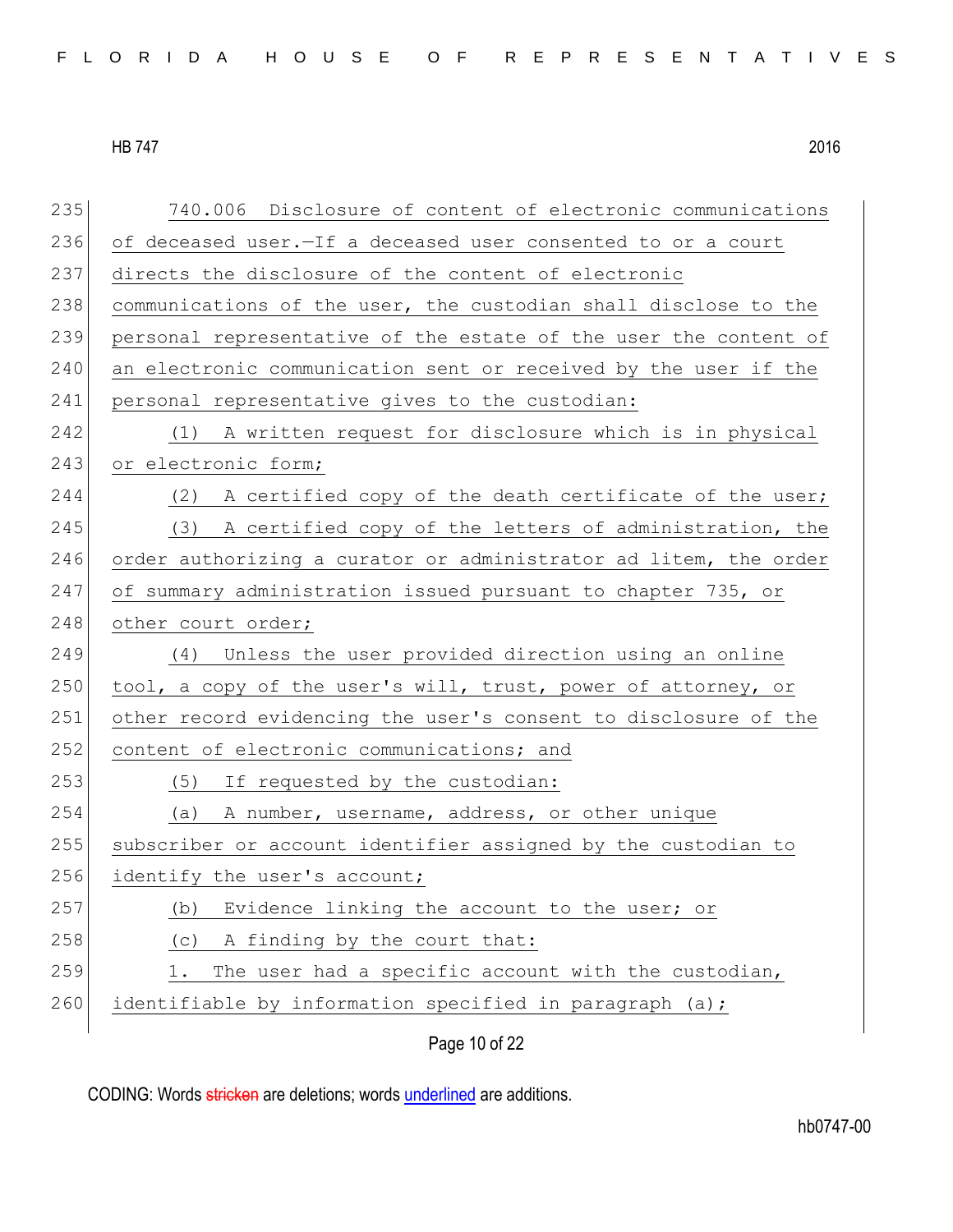| 261 | Disclosure of the content of electronic communications<br>2.     |
|-----|------------------------------------------------------------------|
| 262 | of the user would not violate 18 U.S.C. ss. 2701 et seq., 47     |
| 263 | U.S.C. s. 222, or other applicable law;                          |
| 264 | Unless the user provided direction using an online<br>3.         |
| 265 | tool, the user consented to disclosure of the content of         |
| 266 | electronic communications; or                                    |
| 267 | 4. Disclosure of the content of electronic communications        |
| 268 | of the user is reasonably necessary for the administration of    |
| 269 | the estate.                                                      |
| 270 | Section 8. Section 740.007, Florida Statutes, is created         |
| 271 | to read:                                                         |
| 272 | 740.007 Disclosure of other digital assets of deceased           |
| 273 | user.-Unless a user prohibited disclosure of digital assets or   |
| 274 | the court directs otherwise, a custodian shall disclose to the   |
| 275 | personal representative of the estate of a deceased user a       |
| 276 | catalog of electronic communications sent or received by the     |
| 277 | user and digital assets of the user, except the content of       |
| 278 | electronic communications, if the personal representative gives  |
| 279 | to the custodian:                                                |
| 280 | (1) A written request for disclosure which is in physical        |
| 281 | or electronic form;                                              |
| 282 | (2) A certified copy of the death certificate of the user;       |
| 283 | A certified copy of the letters of administration, the<br>(3)    |
| 284 | order authorizing a curator or administrator ad litem, the order |
| 285 | of summary administration issued pursuant to chapter 735, or     |
| 286 | other court order; and                                           |
|     |                                                                  |

# Page 11 of 22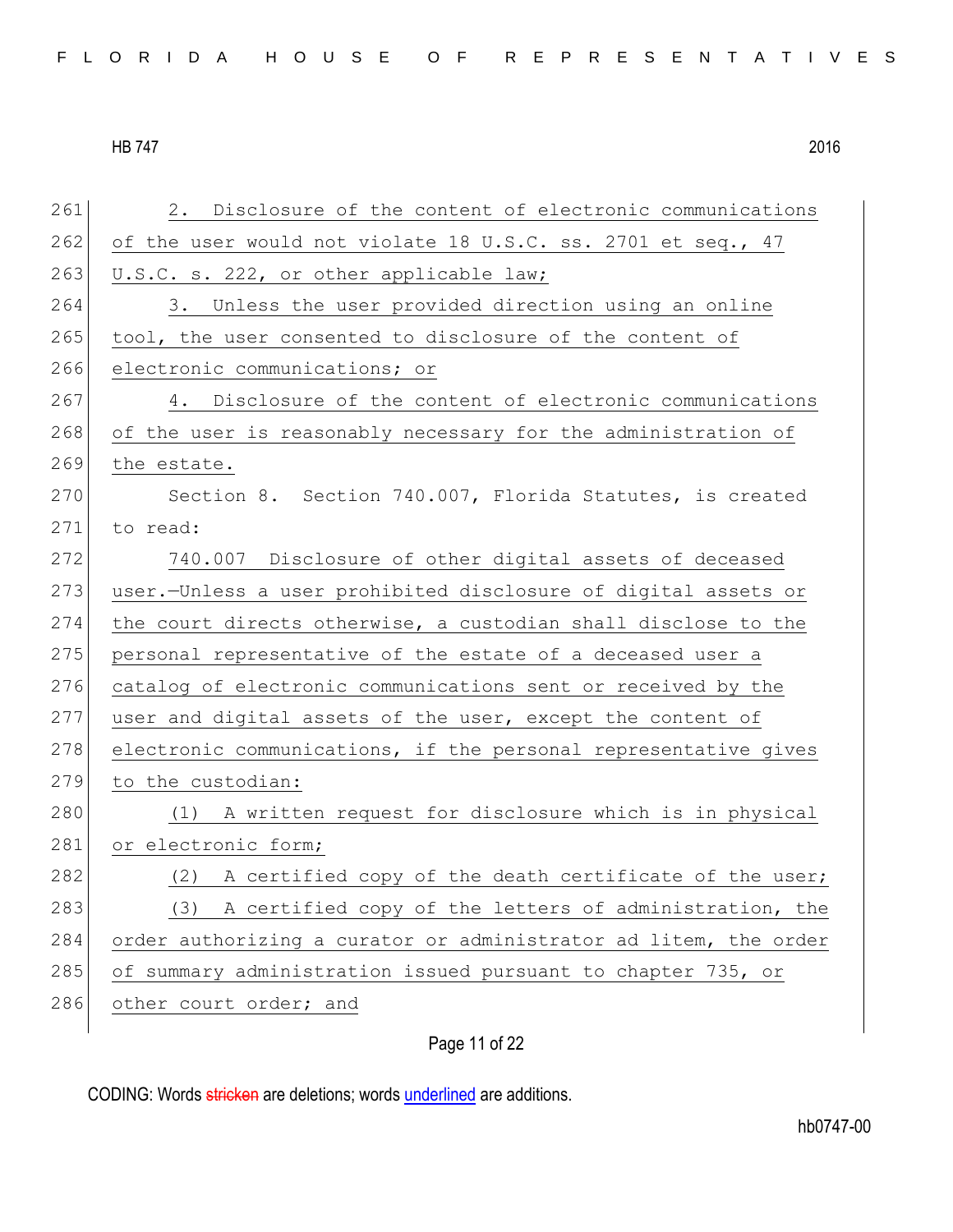| 287 | If requested by the custodian:<br>(4)                            |
|-----|------------------------------------------------------------------|
| 288 | (a) A number, username, address, or other unique                 |
| 289 | subscriber or account identifier assigned by the custodian to    |
| 290 | identify the user's account;                                     |
| 291 | (b) Evidence linking the account to the user;                    |
| 292 | (c) An affidavit stating that disclosure of the user's           |
| 293 | digital assets is reasonably necessary for the administration of |
| 294 | the estate; or                                                   |
| 295 | (d)<br>An order of the court finding that:                       |
| 296 | The user had a specific account with the custodian,<br>1.        |
| 297 | identifiable by information specified in paragraph (a); or       |
| 298 | 2. Disclosure of the user's digital assets is reasonably         |
| 299 | necessary for the administration of the estate.                  |
| 300 | Section 9. Section 740.008, Florida Statutes, is created         |
| 301 | to read:                                                         |
| 302 | 740.008 Disclosure of content of electronic communications       |
| 303 | of principal. To the extent a power of attorney expressly grants |
| 304 | an agent authority over the content of electronic communications |
| 305 | sent or received by the principal and unless directed otherwise  |
| 306 | by the principal or the court, a custodian shall disclose to the |
| 307 | agent the content if the agent gives to the custodian:           |
| 308 | (1) A written request for disclosure which is in physical        |
| 309 | or electronic form;                                              |
| 310 | An original or copy of the power of attorney expressly<br>(2)    |
| 311 | granting the agent authority over the content of electronic      |
| 312 | communications of the principal;                                 |
|     |                                                                  |

# Page 12 of 22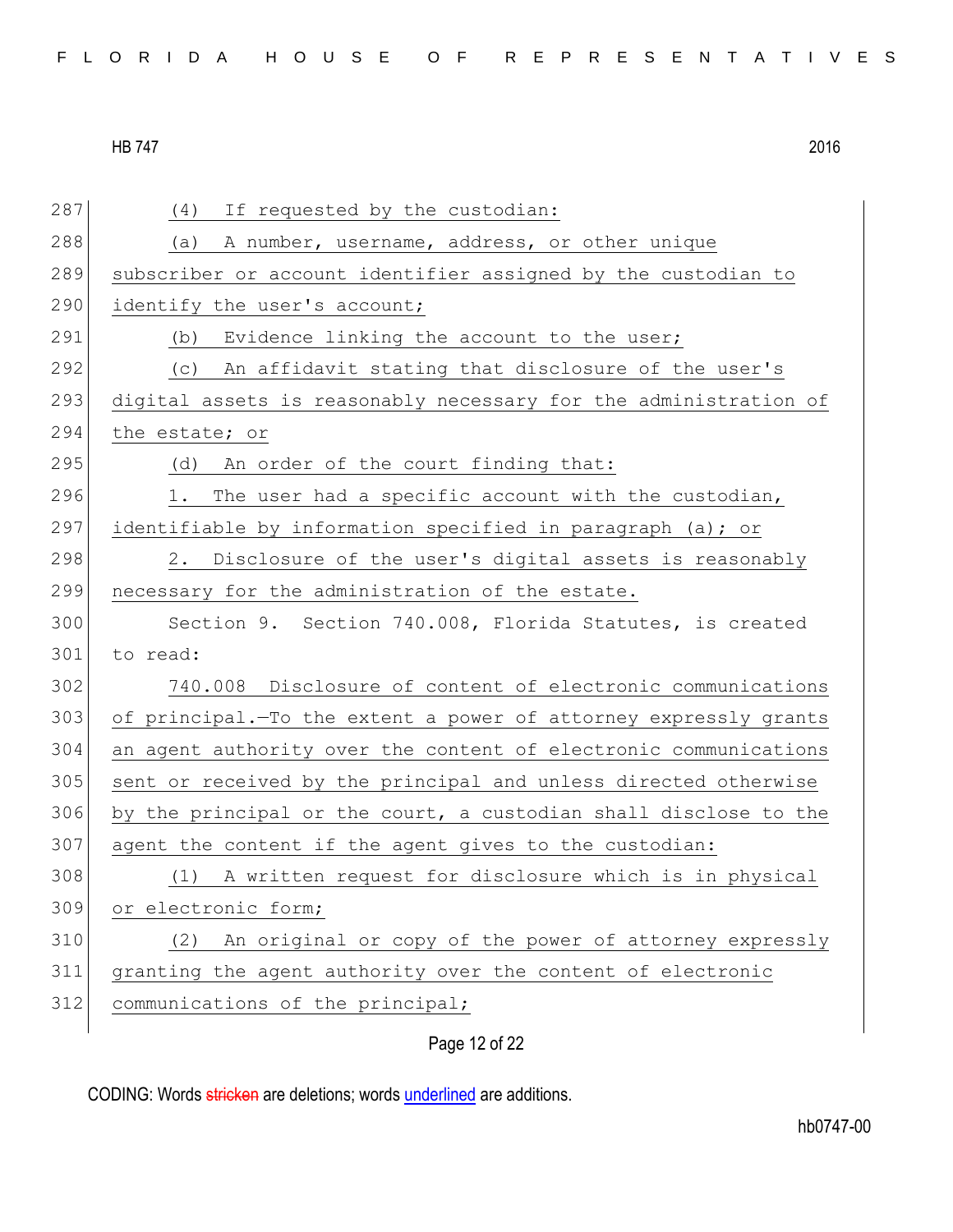| 313 | (3) A certification by the agent, under penalty of               |
|-----|------------------------------------------------------------------|
| 314 | perjury, that the power of attorney is in effect; and            |
| 315 | (4)<br>If requested by the custodian:                            |
| 316 | (a) A number, username, address, or other unique                 |
| 317 | subscriber or account identifier assigned by the custodian to    |
| 318 | identify the principal's account; or                             |
| 319 | Evidence linking the account to the principal.<br>(b)            |
| 320 | Section 10. Section 740.009, Florida Statutes, is created        |
| 321 | to read:                                                         |
| 322 | 740.009 Disclosure of other digital assets of principal.-        |
| 323 | Unless otherwise ordered by the court, directed by the           |
| 324 | principal, or provided by a power of attorney, a custodian shall |
| 325 | disclose to an agent with specific authority over the digital    |
| 326 | assets or with general authority to act on behalf of the         |
| 327 | principal a catalog of electronic communications sent or         |
| 328 | received by the principal, and digital assets of the principal,  |
| 329 | except the content of electronic communications, if the agent    |
| 330 | gives the custodian:                                             |
| 331 | (1) A written request for disclosure which is in physical        |
| 332 | or electronic form;                                              |
| 333 | (2) An original or a copy of the power of attorney which         |
| 334 | gives the agent specific authority over digital assets or        |
| 335 | general authority to act on behalf of the principal;             |
| 336 | A certification by the agent, under penalty of<br>(3)            |
| 337 | perjury, that the power of attorney is in effect; and            |
| 338 | If requested by the custodian:<br>(4)                            |
|     | Page 13 of 22                                                    |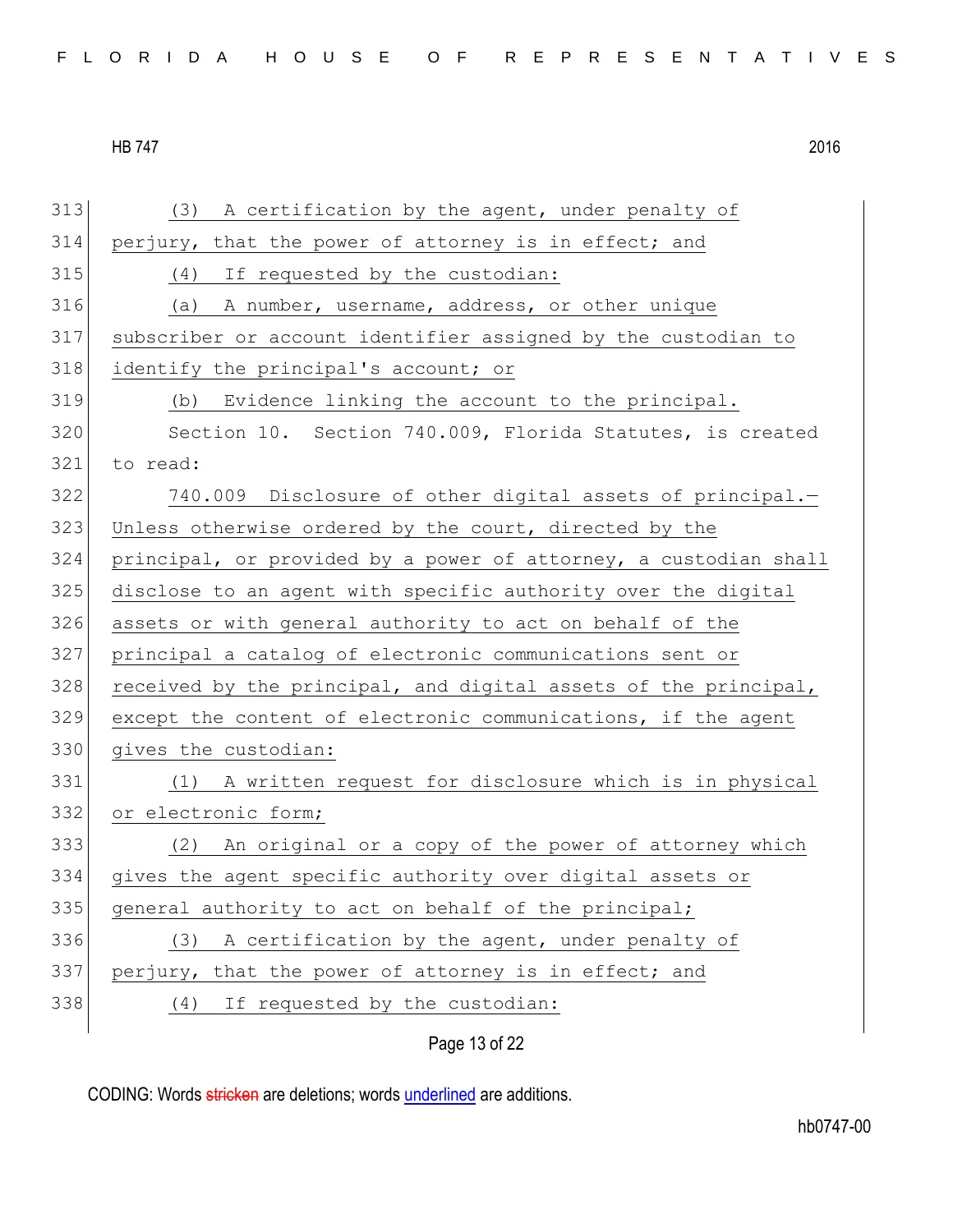(a) A number, username, address, or other unique subscriber or account identifier assigned by the custodian to 341 identify the principal's account; or (b) Evidence linking the account to the principal. 343 Section 11. Section 740.01, Florida Statutes, is created to read: 740.01 Disclosure of digital assets held in trust when trustee is the original user.—Unless otherwise ordered by the court or provided in a trust, a custodian shall disclose to a trustee that is an original user of an account any digital asset of the account held in trust, including a catalog of electronic communications of the trustee and the content of electronic communications. 352 Section 12. Section 740.02, Florida Statutes, is created to read: 740.02 Disclosure of content of electronic communications held in trust when trustee is not the original user.—Unless otherwise ordered by the court, directed by the user, or provided in a trust, a custodian shall disclose to a trustee 358 that is not an original user of an account the content of an electronic communication sent or received by an original or 360 successor user and carried, maintained, processed, received, or stored by the custodian in the account of the trust if the 362 trustee gives the custodian: (1) A written request for disclosure which is in physical 364 or electronic form;

Page 14 of 22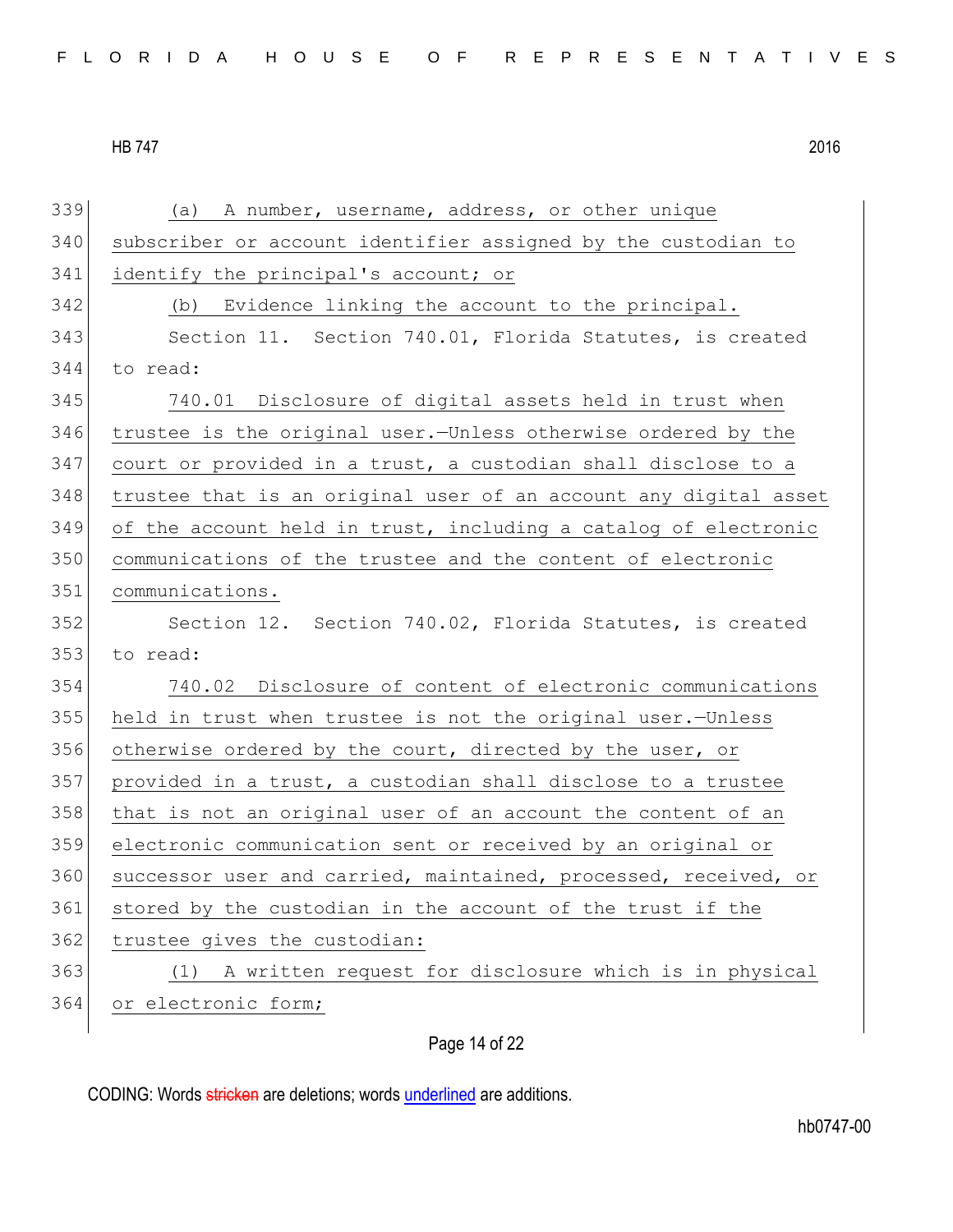| 365 | (2) A certified copy of the trust instrument, or a               |
|-----|------------------------------------------------------------------|
| 366 | certification of trust under s. 736.1017, which includes consent |
| 367 | to disclosure of the content of electronic communications to the |
| 368 | trustee;                                                         |
| 369 | (3) A certification by the trustee, under penalty of             |
| 370 | perjury, that the trust exists and that the trustee is a         |
| 371 | currently acting trustee of the trust; and                       |
| 372 | (4) If requested by the custodian:                               |
| 373 | (a) A number, username, address, or other unique                 |
| 374 | subscriber or account identifier assigned by the custodian to    |
| 375 | identify the trust's account; or                                 |
| 376 | (b) Evidence linking the account to the trust.                   |
| 377 | Section 13. Section 740.03, Florida Statutes, is created         |
| 378 | to read:                                                         |
| 379 | 740.03 Disclosure of other digital assets held in trust          |
| 380 | when trustee is not the original user. Unless otherwise ordered  |
| 381 | by the court, directed by the user, or provided in a trust, a    |
| 382 | custodian shall disclose to a trustee that is not an original    |
| 383 | user of an account, a catalog of electronic communications sent  |
| 384 | or received by an original or successor user and stored,         |
| 385 | carried, or maintained by the custodian in an account of the     |
| 386 | trust and any digital assets in which the trust has a right or   |
| 387 | interest, other than the content of electronic communications,   |
| 388 | if the trustee gives the custodian:                              |
| 389 | A written request for disclosure which is in physical<br>(1)     |
| 390 | or electronic form;                                              |
|     |                                                                  |

Page 15 of 22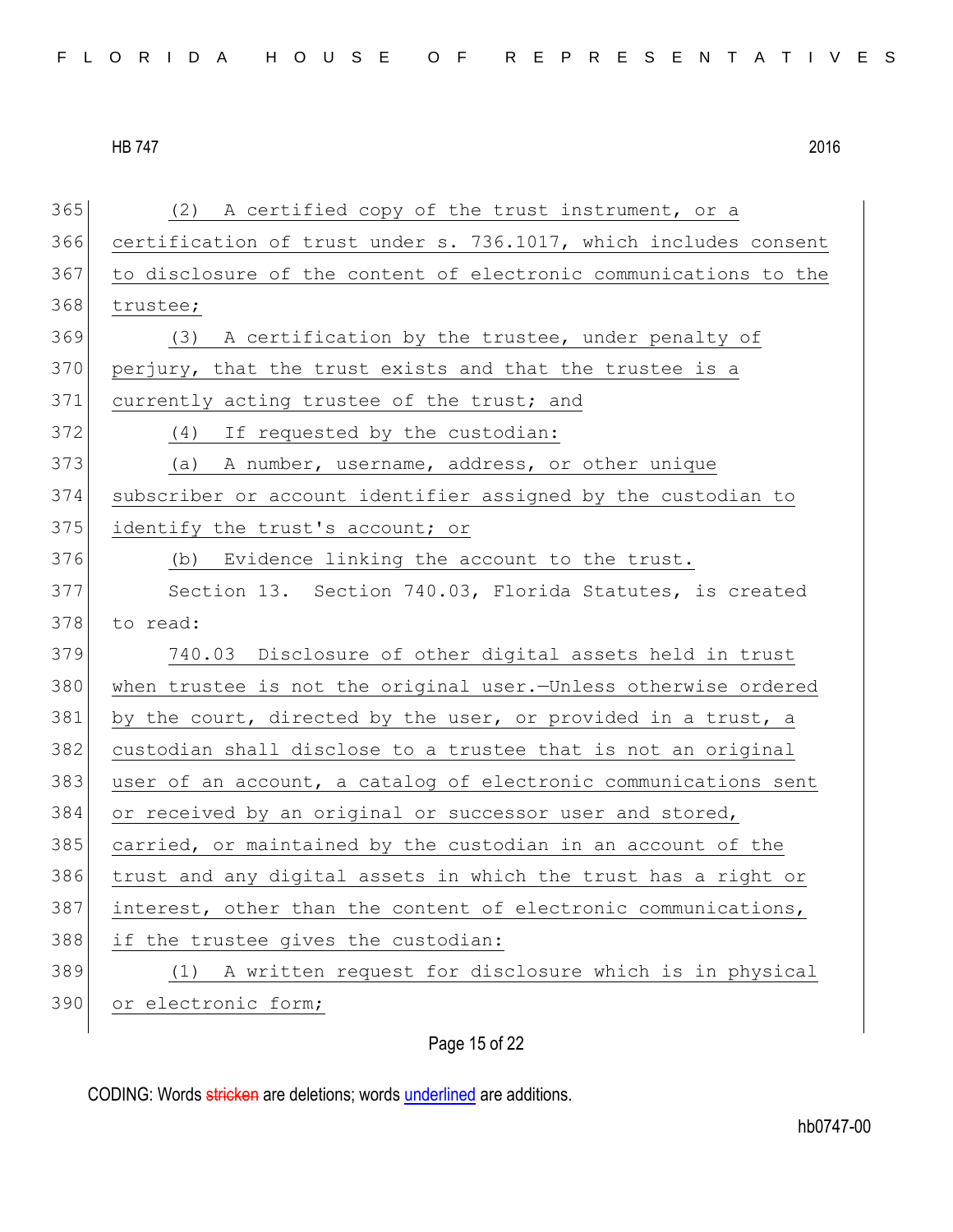| 391 | (2) A certified copy of the trust instrument, or a               |
|-----|------------------------------------------------------------------|
| 392 | certification of trust under s. 736.1017;                        |
| 393 | (3) A certification by the trustee, under penalty of             |
| 394 | perjury, that the trust exists and that the trustee is a         |
| 395 | currently acting trustee of the trust; and                       |
| 396 | (4) If requested by the custodian:                               |
| 397 | (a) A number, username, address, or other unique                 |
| 398 | subscriber or account identifier assigned by the custodian to    |
| 399 | identify the trust's account; or                                 |
| 400 | (b) Evidence linking the account to the trust.                   |
| 401 | Section 14. Section 740.04, Florida Statutes, is created         |
| 402 | to read:                                                         |
| 403 | 740.04 Disclosure of digital assets to guardian of ward.-        |
| 404 | (1) After an opportunity for a hearing under chapter 744,        |
| 405 | the court may grant a guardian access to the digital assets of a |
| 406 | ward.                                                            |
| 407 | (2) Unless otherwise ordered by the court or directed by         |
| 408 | the user, a custodian shall disclose to a guardian the catalog   |
| 409 | of electronic communications sent or received by the ward and    |
| 410 | any digital assets in which the ward has a right or interest,    |
| 411 | other than the content of electronic communications, if the      |
| 412 | guardian gives the custodian:                                    |
| 413 | A written request for disclosure which is in physical<br>(a)     |
| 414 | or electronic form;                                              |
| 415 | A certified copy of letters of plenary guardianship of<br>(b)    |
| 416 | the property or the court order that gives the guardian          |
|     | Page 16 of 22                                                    |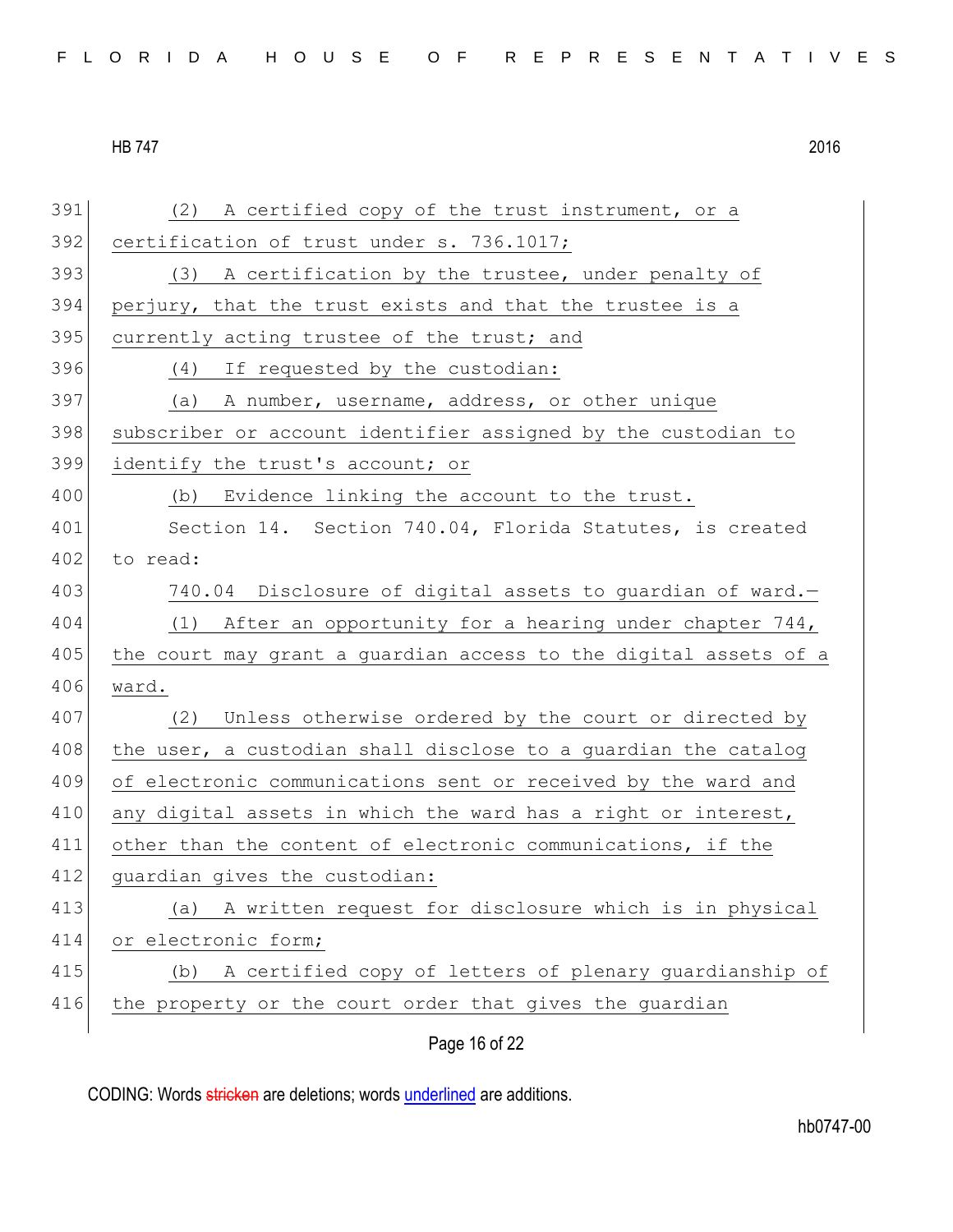| 417 | authority over the digital assets of the ward; and               |
|-----|------------------------------------------------------------------|
| 418 | (c) If requested by the custodian:                               |
| 419 | 1. A number, username, address, or other unique subscriber       |
| 420 | or account identifier assigned by the custodian to identify the  |
| 421 | ward's account; or                                               |
| 422 | 2. Evidence linking the account to the ward.                     |
| 423 | (3) A guardian with general authority to manage the              |
| 424 | property of a ward may request a custodian of the digital assets |
| 425 | of the ward to suspend or terminate an account of the ward for   |
| 426 | good cause. A request made under this section must be            |
| 427 | accompanied by a certified copy of the court order giving the    |
| 428 | guardian authority over the ward's property.                     |
| 429 | Section 15. Section 740.05, Florida Statutes, is created         |
| 430 | to read:                                                         |
| 431 | 740.05 Fiduciary duty and authority.-                            |
| 432 | (1) The legal duties imposed on a fiduciary charged with         |
| 433 | managing tangible property apply to the management of digital    |
| 434 | assets, including:                                               |
| 435 | The duty of care;<br>(a)                                         |
| 436 | (b)<br>The duty of loyalty; and                                  |
| 437 | The duty of confidentiality.<br>(C)                              |
| 438 | (2)<br>A fiduciary's authority with respect to a digital         |
| 439 | asset of a user:                                                 |
| 440 | Except as otherwise provided in s. 740.003, is subject<br>(a)    |
| 441 | to the applicable terms-of-service agreement;                    |
| 442 | Is subject to other applicable law, including<br>(b)             |
|     | Page 17 of 22                                                    |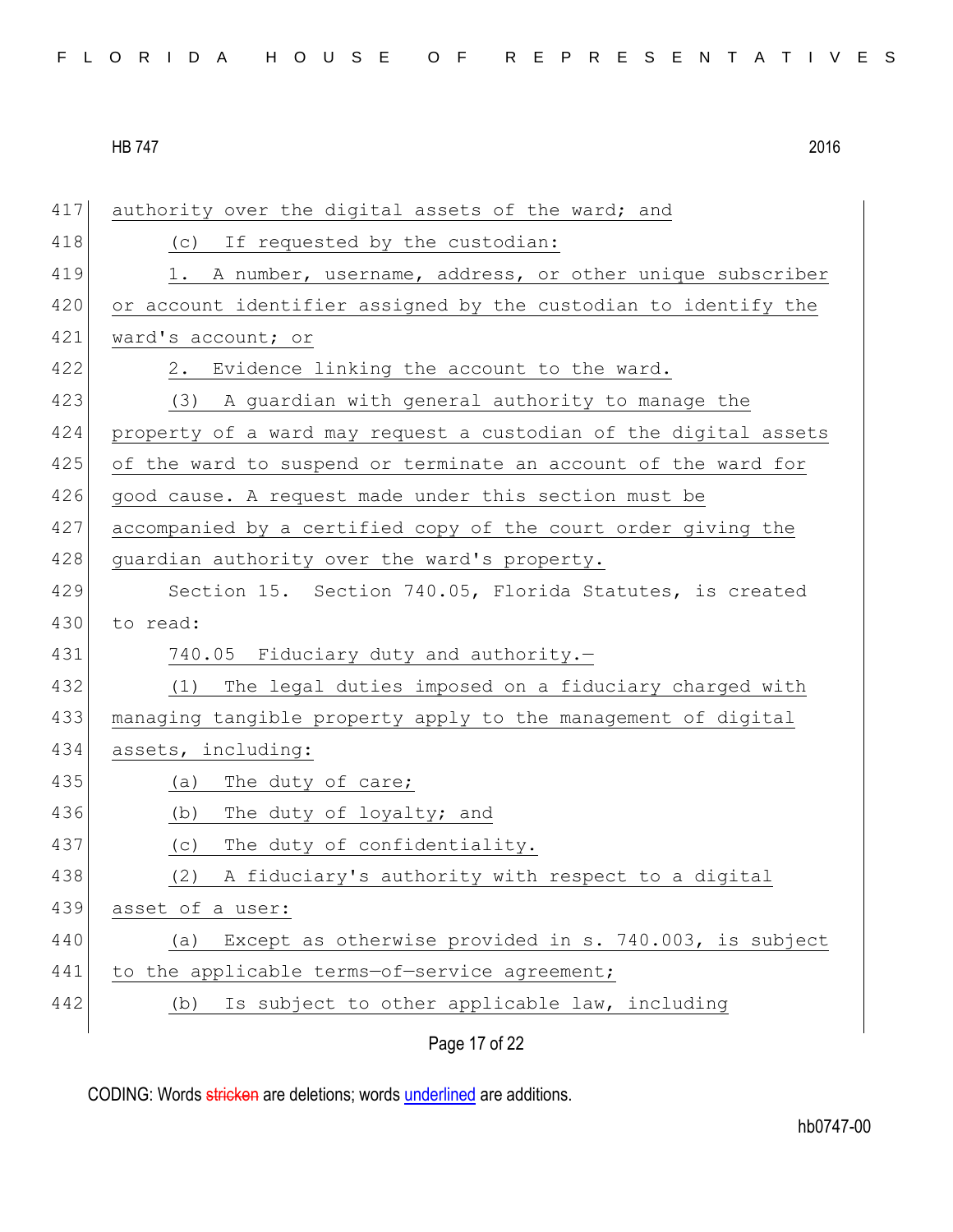| 443 | copyright law;                                                   |
|-----|------------------------------------------------------------------|
| 444 | Is limited by the scope of the fiduciary's duties; and<br>(C)    |
| 445 | (d)<br>May not be used to impersonate the user.                  |
| 446 | (3) A fiduciary with authority over the tangible personal        |
| 447 | property of a decedent, ward, principal, or settlor has the      |
| 448 | right to access any digital asset in which the decedent, ward,   |
| 449 | principal, or settlor had or has a right or interest and that is |
| 450 | not held by a custodian or subject to a terms-of-service         |
| 451 | agreement.                                                       |
| 452 | (4) A fiduciary acting within the scope of the fiduciary's       |
| 453 | duties is an authorized user of the property of the decedent,    |
| 454 | ward, principal, or settlor for the purpose of applicable        |
| 455 | computer fraud and unauthorized computer access laws, including  |
| 456 | under chapter 815.                                               |
| 457 | (5) A fiduciary with authority over the tangible personal        |
| 458 | property of a decedent, ward, principal, or settlor:             |
| 459 | Has the right to access the property and any digital<br>(a)      |
| 460 | asset stored in it; and                                          |
| 461 | Is an authorized user for the purpose of computer<br>(b)         |
| 462 | fraud and unauthorized computer access laws, including under     |
| 463 | chapter 815.                                                     |
| 464 | (6) A custodian may disclose information in an account to        |
| 465 | a fiduciary of the user when the information is required to      |
| 466 | terminate an account used to access digital assets licensed to   |
| 467 | the user.                                                        |
| 468 | A fiduciary of a user may request a custodian to<br>(7)          |
|     | Page 18 of 22                                                    |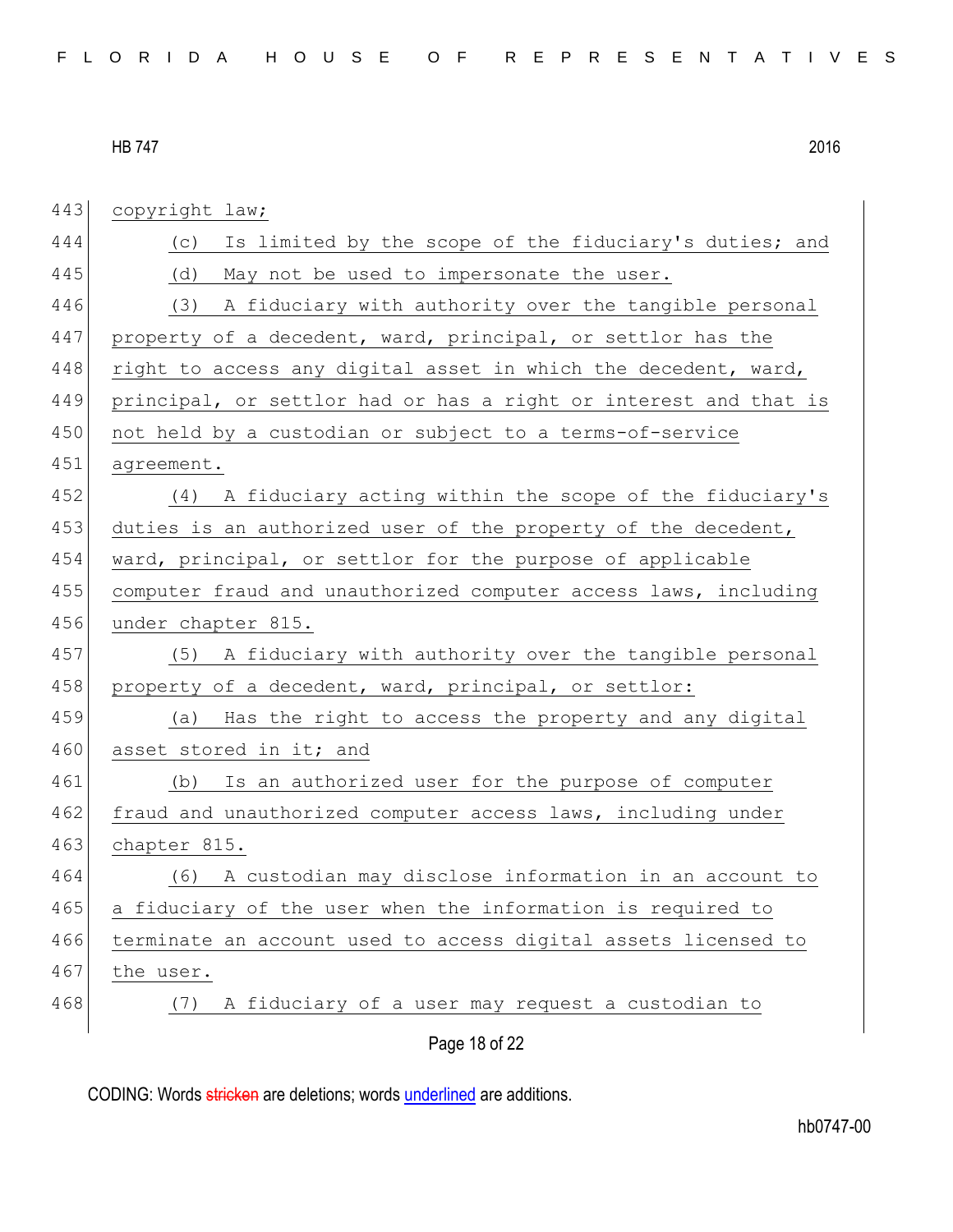| 469 | terminate the user's account. A request for termination must be  |
|-----|------------------------------------------------------------------|
| 470 | in writing, in paper or electronic form, and accompanied by:     |
| 471 | (a) If the user is deceased, a certified copy of the death       |
| 472 | certificate of the user;                                         |
| 473 | A certified copy of the letters of administration; the<br>(b)    |
| 474 | order authorizing a curator or administrator ad litem; the order |
| 475 | of summary administration issued pursuant to chapter 735; or the |
| 476 | court order, power of attorney, or trust giving the fiduciary    |
| 477 | authority over the account; and                                  |
| 478 | (c) If requested by the custodian:                               |
| 479 | 1. A number, username, address, or other unique subscriber       |
| 480 | or account identifier assigned by the custodian to identify the  |
| 481 | user's account;                                                  |
| 482 | 2. Evidence linking the account to the user; or                  |
| 483 | 3. A finding by the court that the user had a specific           |
| 484 | account with the custodian, identifiable by the information      |
| 485 | specified in subparagraph 1.                                     |
| 486 | Section 16. Section 740.06, Florida Statutes, is created         |
| 487 | to read:                                                         |
| 488 | 740.06 Custodian compliance and immunity.-                       |
| 489 | Not later than 60 days after receipt of the<br>(1)               |
| 490 | information required under ss. 740.006-740.04, a custodian shall |
| 491 | comply with a request under this chapter from a fiduciary or     |
| 492 | designated recipient to disclose digital assets or terminate an  |
| 493 | account. If the custodian fails to comply, the fiduciary or      |
| 494 | designated representative may apply to the court for an order    |
|     |                                                                  |

Page 19 of 22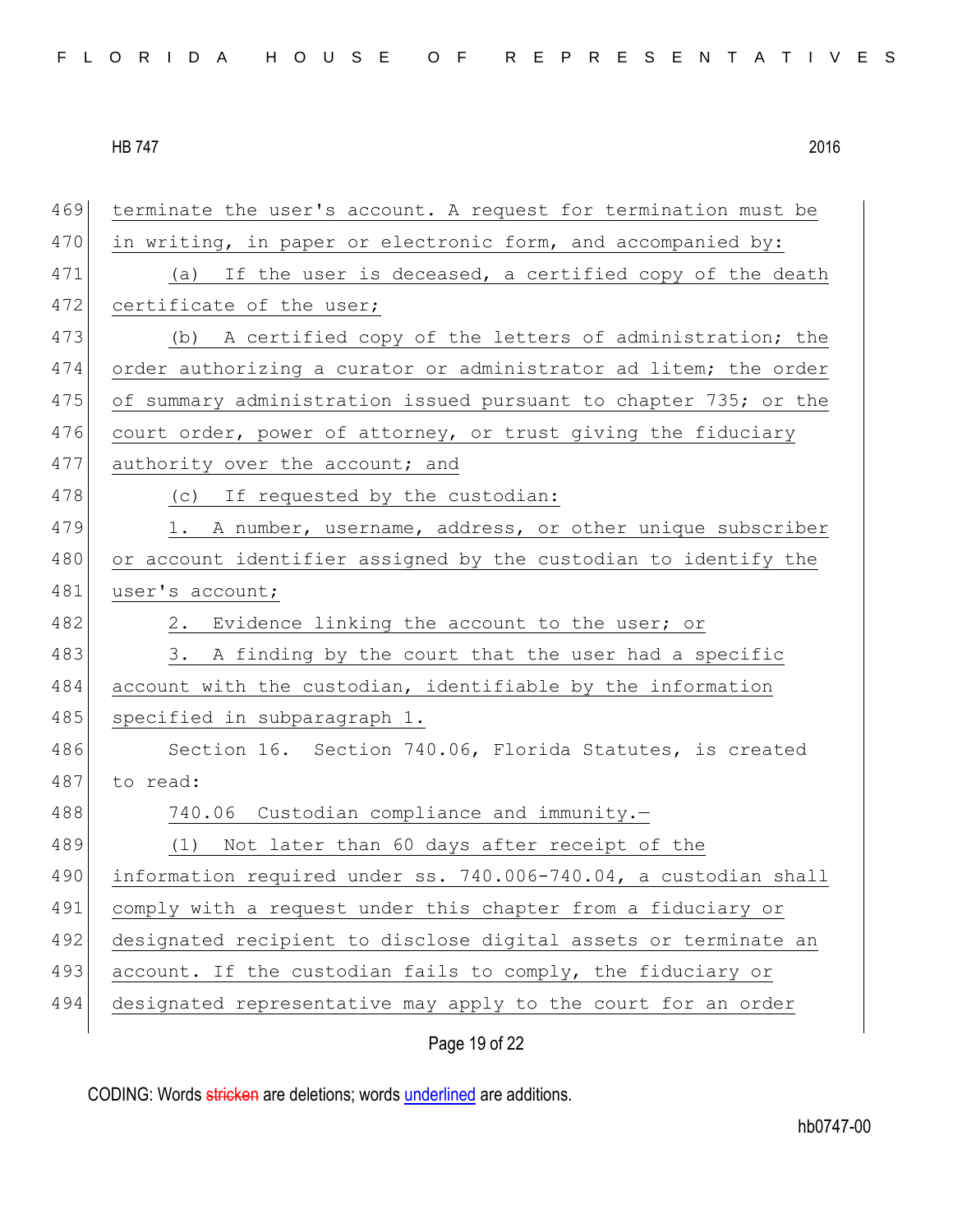| 495 | directing compliance.                                            |
|-----|------------------------------------------------------------------|
| 496 | An order under subsection (1) directing compliance<br>(2)        |
| 497 | must contain a finding that compliance is not in violation of 18 |
| 498 | U.S.C. s. 2702.                                                  |
| 499 | A custodian may notify a user that a request for<br>(3)          |
| 500 | disclosure or to terminate an account was made under this        |
| 501 | chapter.                                                         |
| 502 | A custodian may deny a request under this chapter from<br>(4)    |
| 503 | a fiduciary or designated representative for disclosure of       |
| 504 | digital assets or to terminate an account if the custodian is    |
| 505 | aware of any lawful access to the account following the receipt  |
| 506 | of the fiduciary's request.                                      |
| 507 | This chapter does not limit a custodian's ability to<br>(5)      |
| 508 | obtain or require a fiduciary or designated recipient requesting |
| 509 | disclosure or termination under this chapter to obtain a court   |
| 510 | order that:                                                      |
| 511 | Specifies that an account belongs to the ward or<br>(a)          |
| 512 | principal;                                                       |
| 513 | Specifies that there is sufficient consent from the<br>(b)       |
| 514 | ward or principal to support the requested disclosure; and       |
| 515 | Contains a finding required by a law other than this<br>(C)      |
| 516 | chapter.                                                         |
| 517 | A custodian and its officers, employees, and agents<br>(6)       |
| 518 | are immune from liability for an act or omission done in good    |
| 519 | faith in compliance with this chapter.                           |
| 520 | Section 17. Section 740.07, Florida Statutes, is created         |
|     | Page 20 of 22                                                    |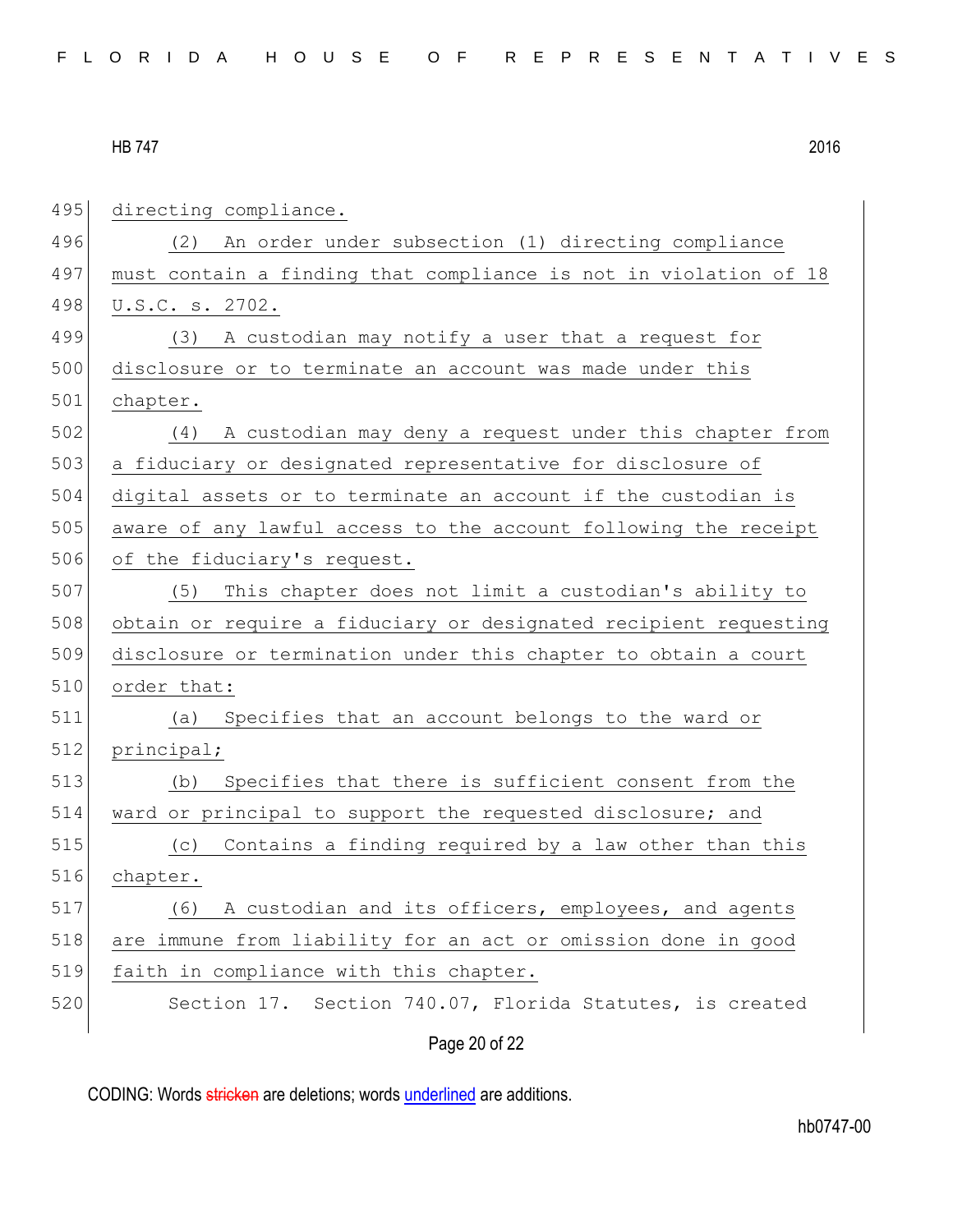521 to read: 522 740.07 Relation to Electronic Signatures in Global and 523 National Commerce Act.-This chapter modifies, limits, and 524 supersedes the Electronic Signatures in Global and National 525 Commerce Act, 15 U.S.C. ss. 7001 et seq., but does not modify, 526 limit, or supersede s. 101(c) of that act, 15 U.S.C. s. 7001(c), 527 or authorize electronic delivery of any of the notices described 528 in s. 103(b) of that act, 15 U.S.C. s. 7003(b). 529 Section 18. Section 740.08, Florida Statutes, is created 530 to read: 531 740.08 Applicability.— 532 (1) Subject to subsection (3), this chapter applies to: 533 (a) A fiduciary acting under a will, trust, or power of 534 attorney executed before, on, or after July 1, 2016; 535 (b) A personal representative acting for a decedent who 536 died before, on, or after July 1, 2016; 537 (c) A guardian appointed through a guardianship 538 proceeding, whether pending in a court or commenced before, on, 539 or after July 1, 2016; and 540 (d) A trustee acting under a trust created before, on, or 541 after July 1, 2016. 542 (2) This chapter applies to a custodian if the user 543 resides in this state or resided in this state at the time of 544 the user's death. 545 (3) This chapter does not apply to a digital asset of an

546 employer used by an employee in the ordinary course of the

Page 21 of 22